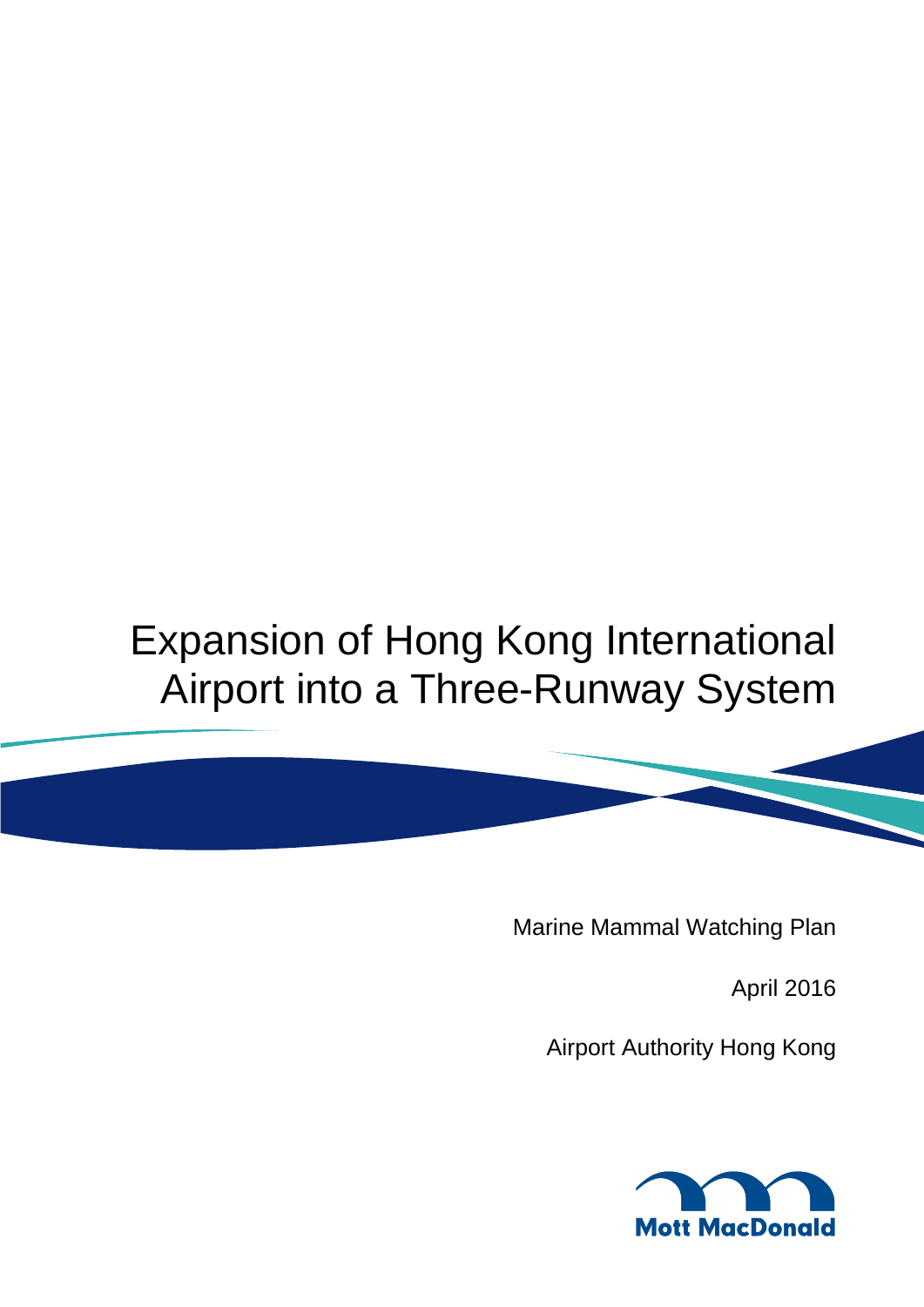### Expansion of Hong Kong International Airport into a Three-Runway System

Marine Mammal Watching Plan

April 2016

Airport Authority Hong Kong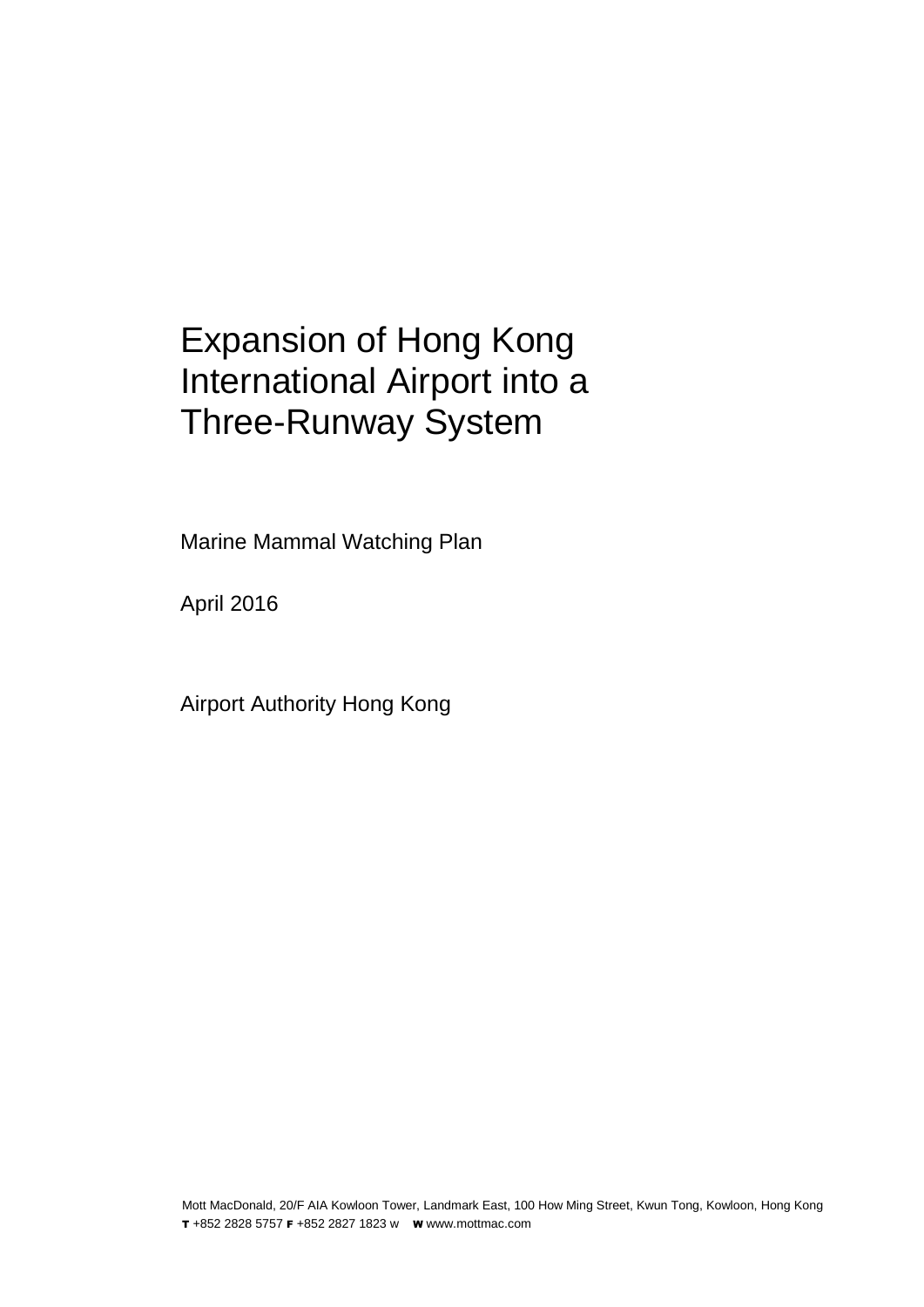**This Marine Mammal Watching Plan has been reviewed and certified by** 

**the Environmental Team Leader (ETL) in accordance with** 

**Condition 2.11 of Environmental Permit No. EP-489/2014.**

**Certified by:**

 $\subset$ 

Terence Kong Environmental Team Leader (ETL) Mott MacDonald Hong Kong Limited

Date 27 April 2016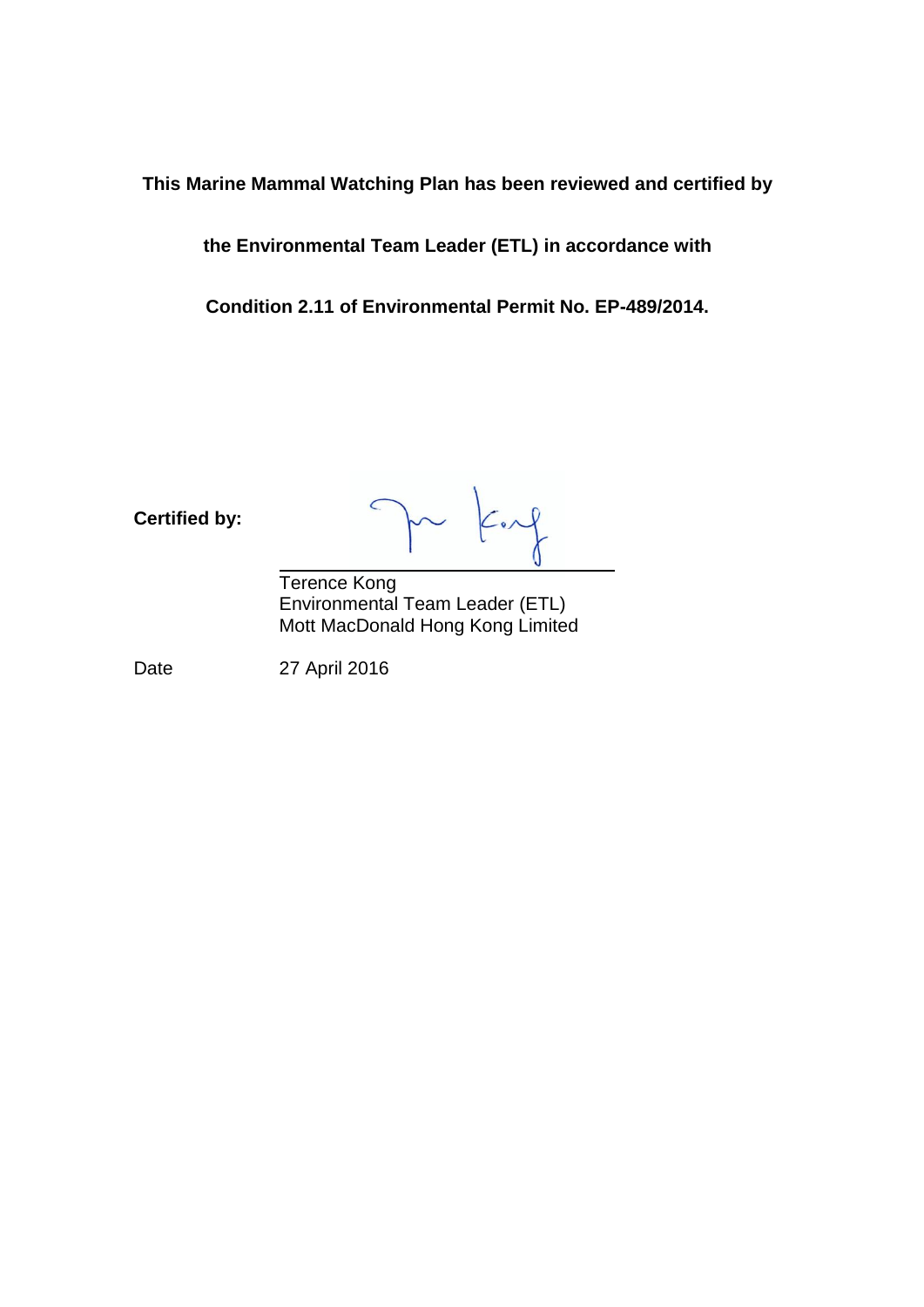

AECOM 8/F, Grand Central Plaza, Tower 2, +852 2317 7609 fax 138 Shatin Rural Committee Road, Shatin, Hong Kong 香港新界沙田鄉事會路 138 號新城 市中央廣場第 2 座 8 樓 www.aecom.com

+852 3922 9000 tel

Our Ref : 60440482/C/JCHL160428

By Email

Airport Authority Hong Kong HKIA Tower, 1 Sky Plaza Road Hong Kong International Airport Lantau, Hong Kong

Attn: Mr. Lawrence TSUI, Senior Manager

28 April 2016

Dear Sir,

#### **Contract No. 3102 3RS Independent Environmental Checker Consultancy Services**

#### **Marine Mammal Watching Plan**

Reference is made to the Environmental Team's submission of Marine Mammal Watching Plan under Condition 2.11 of the Environmental Permit No. EP-489/2014 certified by the ET Leader on 27 April 2016.

We would like to inform you that we have no adverse comment on the captioned submission. Therefore we write to verify the captioned submission in accordance with the requirement stipulated in Condition 1.9 of EP-489/2014.

Should you have any query, please feel free to contact our Isabella Yeung at 3922 9348 or the undersigned at 3922 9376.

Yours faithfully, AECOM Asia Co. Ltd.

Llad

Jackel Law Independent Environmental Checker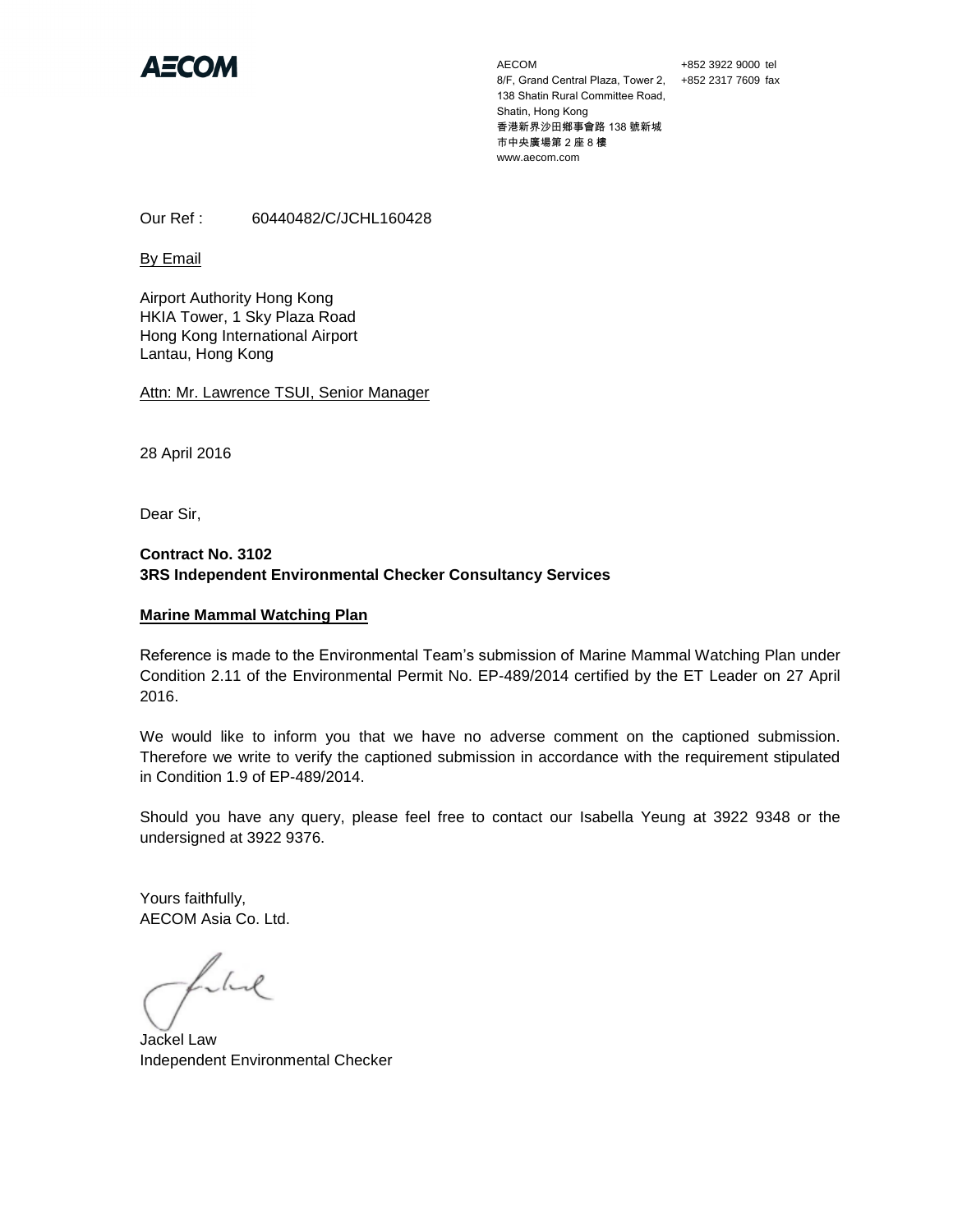

### Chapter Title **Page**

| $\mathbf{1}$   | Introduction                                                                                                                                                                                                                         |               |
|----------------|--------------------------------------------------------------------------------------------------------------------------------------------------------------------------------------------------------------------------------------|---------------|
| 1.1            | Background <b>Exercise Service Service Service Service Service Service Service Service Service Service Service Service Service Service Service Service Service Service Service Service Service Service Service Service Service S</b> |               |
| 1.2            |                                                                                                                                                                                                                                      |               |
| 1.3            |                                                                                                                                                                                                                                      | $\mathcal{P}$ |
| $\overline{2}$ | Marine Mammal Watching Plan                                                                                                                                                                                                          | 3             |
| 2.1            |                                                                                                                                                                                                                                      |               |
| 2.2            | Visual Inspection of the Waters around the Silt Curtains and the Works Areas                                                                                                                                                         | -3            |
| 2.3            |                                                                                                                                                                                                                                      |               |
| 2.4            |                                                                                                                                                                                                                                      |               |
| 2.5            | Implementation of the Plan <b>Example 2008</b> Service and the United States of the Plan                                                                                                                                             |               |
| <b>Figures</b> |                                                                                                                                                                                                                                      |               |

| Figure 2.1: Response Procedures for Occurrence of Dolphin within Silt Curtain |  |  |
|-------------------------------------------------------------------------------|--|--|
|-------------------------------------------------------------------------------|--|--|

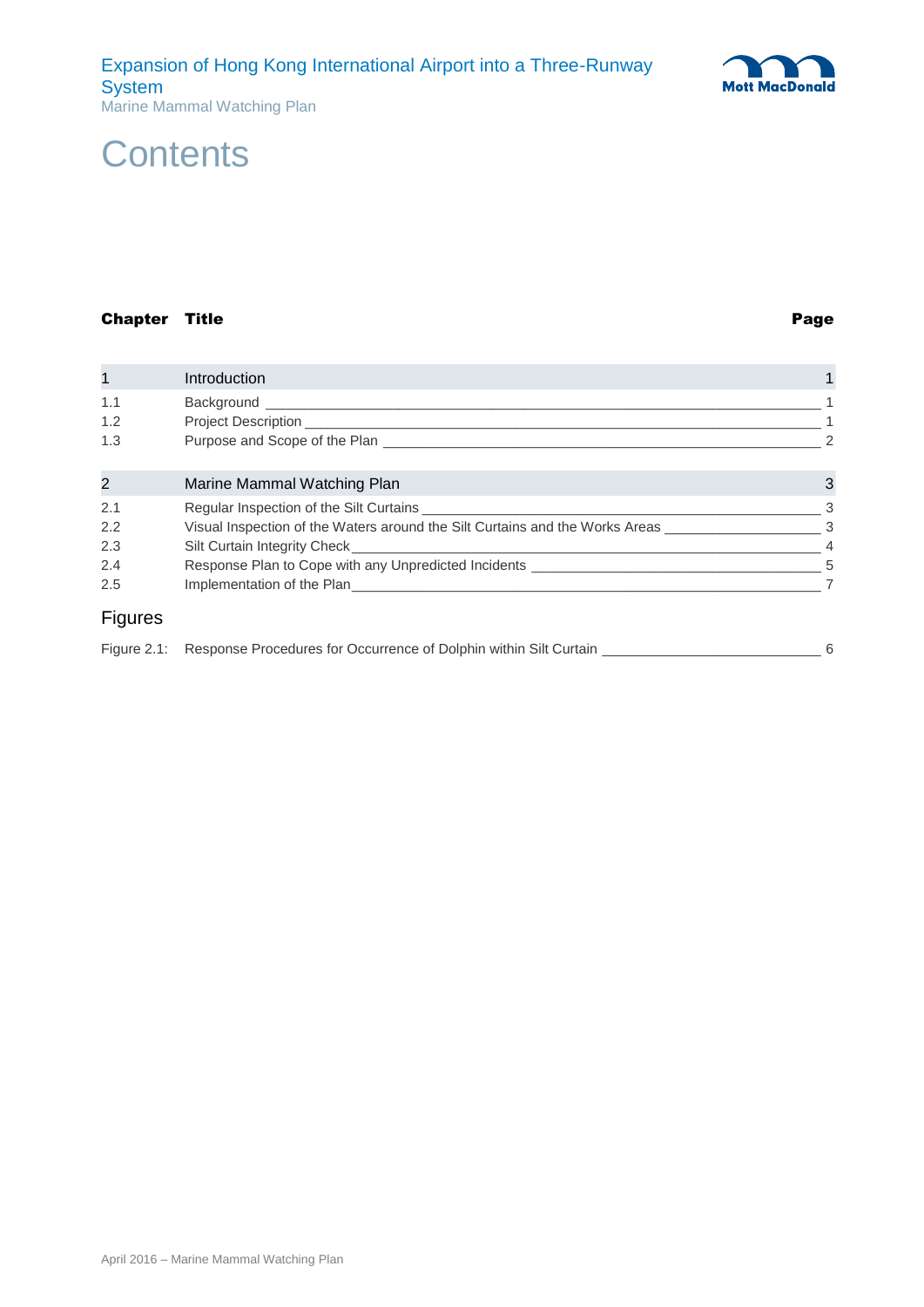

### <span id="page-5-0"></span>**Introduction**

#### <span id="page-5-1"></span>1.1 Background

Under the Environmental Impact Assessment Ordinance, the Environmental Impact Assessment (EIA) Report and the Environmental Monitoring and Audit (EM&A) Manual (Register No.: AEIAR-185/2014) prepared for the "Expansion of Hong Kong International Airport into a Three-Runway System" (the Project) have been approved by the Environmental Protection Department (EPD), and an Environmental Permit (EP) (Permit No.: EP-489/2014) has been issued for the Project. Pursuant to Condition 2.11 of the Environmental Permit (EP), the Airport Authority Hong Kong (AAHK) should prepare a Marine Mammal Watching Plan to specify the requirements on regular inspection of silt curtains, visual inspection of the waters around silt curtains and the works areas, and the response plan to cope with any unpredicted incidents.

Mott MacDonald Hong Kong Limited (MMHK) was appointed by AAHK as the Environmental Team (ET) and one of the tasks of the ET is to provide environmental team consultancy services to establish a Marine Mammal Watching Plan to be implemented for reclamation related marine works or works involving deployment of silt curtains during the construction phase of the project.

#### <span id="page-5-2"></span>1.2 Project Description

The project is proposed to be located on a new land formation area immediately north of the Hong Kong International Airport (HKIA) in North Lantau, covering a permanent footprint of approximately 650 ha. As stated in the approved EIA, the project primarily comprises:

- New third runway with associated taxiways, aprons and aircraft stands;
- New passenger concourse building;
- Expansion of the existing Terminal 2 (T2) building; and
- Related airside and landside works, and associated ancillary and supporting facilities.

In accordance with the recommendations of Section 2.1 of the Silt Curtain Deployment Plan, marine works activities / plant that require deployment of silt curtains during the construction phase include the following:

- Sand blanket laying activities ('Type III' silt curtains required in a double layer arrangement primarily around the active eastern works areas and configured to minimise suspended solids release during ebb tides);
- Marine filling activities ('Type II' or 'Type III' silt curtains required in a double layer arrangement primarily around the eastern and south-western openings between partially completed seawalls and configured to minimise suspended solids release during ebb tides);
- Field joint excavation for the submarine cable diversion (silt curtains surrounding the grab dredger);
- Modification of existing seawall e.g. demolition of existing northern seawall as part of 3RS land formation and temporary removal of existing seawall for connection of the submarine cables to the airport island (silt curtains to completely enclose the seawall modification activities); and
- Piling activities for construction of new runway approach lights and Hong Kong International Airport Approach Area (HKIAAA) marker beacons (silt curtains to completely enclose the piling works)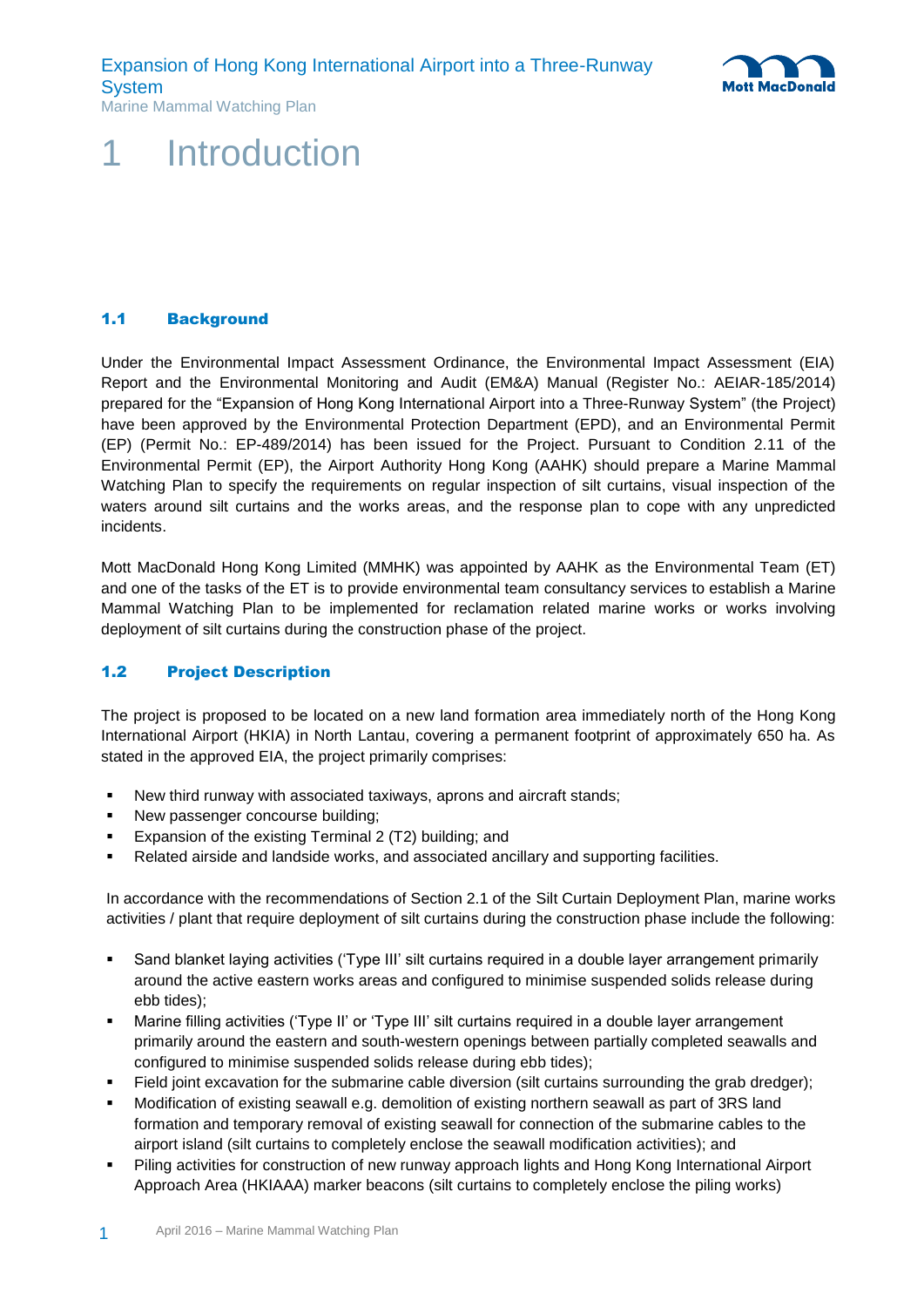

Marine Mammal Watching Plan shall be implemented for the above works activities that involve the deployment and relocation of silt curtains.

#### <span id="page-6-0"></span>1.3 Purpose and Scope of the Plan

One of the good construction site practices committed under the approved EIA for minimising the impact on marine ecology involves the deployment of silt curtains for water quality protection. The project proponent has committed to conduct regular inspection of the silt curtains to ensure the integrity and effectiveness of the silt curtains. This Plan is prepared as a precautionary measure for the protection of Chinese White Dolphin during the deployment or relocation of silt curtains and provides the details in accordance with the requirement under the EP-489/2014 Condition 2.11:

*"The Permit Holder shall, no later than 3 months before the commencement of reclamation related marine works or works involving deployment of silt curtains of the Project, submit 3 hard copies and 1 electronic copy of Marine Mammal Watching Plan (The Plan) to the Director for approval. The Plan shall include regular inspection of silt curtains, visual inspection of the waters around silt curtains and the works areas,*  and a response plan to cope with any unpredicted incidents such as any marine mammal including, but not *limited to, CWD is found within the waters surrounded by silt curtains or the works areas."*

Details of regular inspection of the silt curtains, visual inspection of the waters around the silt curtains and the works areas, the responses to cope with incidents and the implementation of this plan are presented in **Section 2**.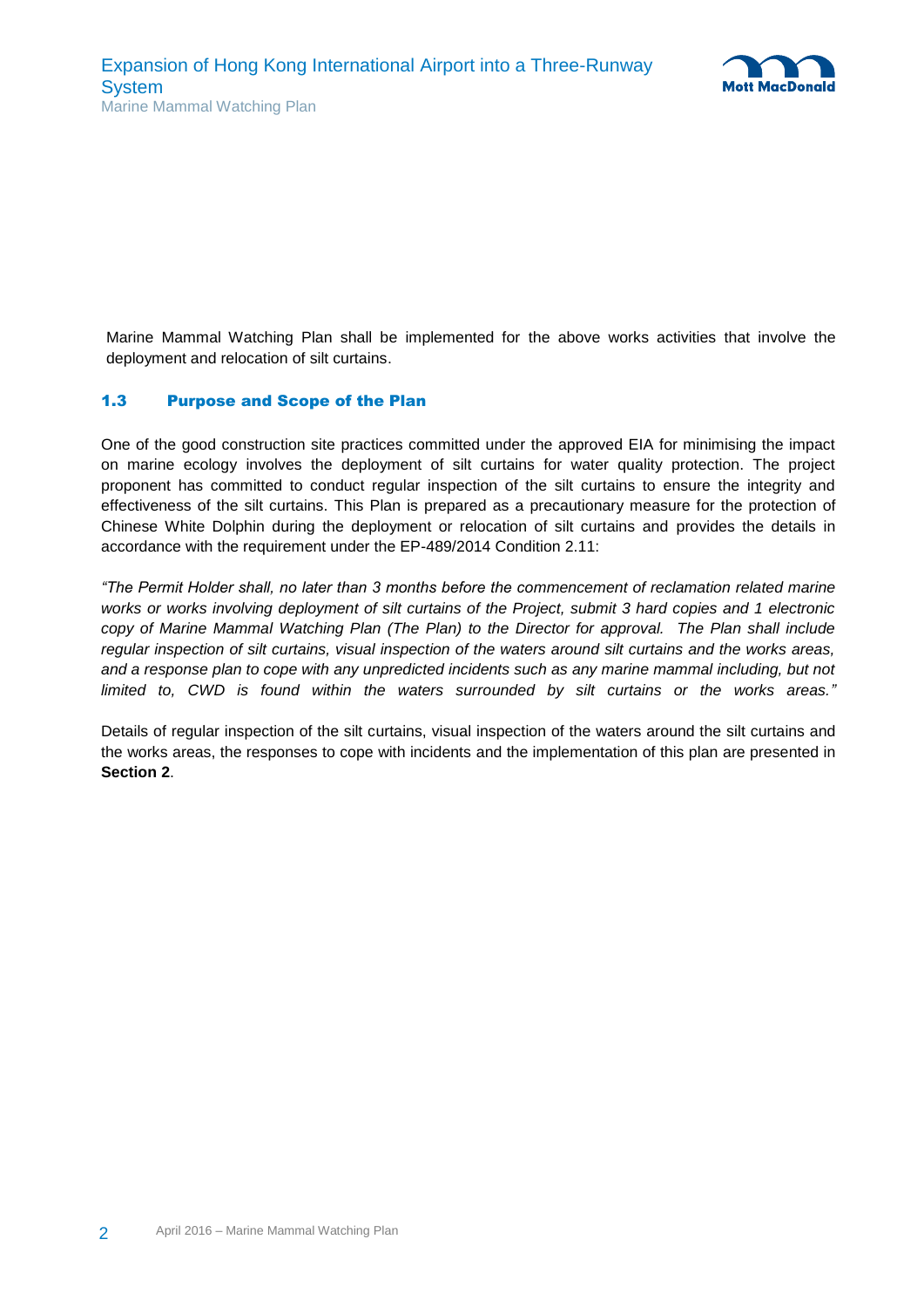

## <span id="page-7-0"></span>2 Marine Mammal Watching Plan

### <span id="page-7-1"></span>2.1 Regular Inspection of the Silt Curtains

Regular inspection of the silt curtains was mentioned in detail in the Silt Curtain Deployment Plan for this Project and is extracted as below with the inclusion of procedure for marine mammal inspection. During operation of the silt curtains, inspections shall be carried out by the Contractor who installed the silt curtains with a trained dolphin observer, to check that the silt curtains are not damaged, are performing as intended and no dolphin being trapped or in vicinity of the silt curtains.

Visual inspections of the silt curtain condition, function and any trap of dolphin shall be carried out daily by small vessel along the length of silt curtains deployed. During visual inspections, the observer shall check that the silt curtains are maintained in the correct positions with no obvious defects / entanglement, the marker buoys and lights are present and operational, and there is no observable muddy water passing through the silt curtain system. Any floating refuse trapped by the silt curtain shall be removed as part of the regular inspection.

In addition, diver inspections for conducting more thorough underwater inspections shall be carried out by the Contractor fortnightly and whenever there is suspected sediment release due to ineffectiveness of silt curtains (e.g. based on the results of water quality monitoring of suspended solids conducted by the ET). Diver inspections shall cover at least a 10 m length of silt curtain or one whole silt curtain panel (whichever is greater) at each diving location, and at intervals of at least every 200 m along the length of silt curtains deployed. The diver inspections shall check that the silt curtain fabric is intact, the silt curtain depths and anchor positions are correct, and there is no damage / breakage in anchor and load lines. Photographic records shall be taken during each underwater inspection. All identified defects / damage shall be photographed and the position recorded on GPS to enable the affected areas to be subsequently located for in-situ repair where appropriate.

#### <span id="page-7-2"></span>2.2 Visual Inspection of the Waters around the Silt Curtains and the Works Areas

Apart from the vessel inspection, visual inspection shall also be conducted from an elevated platform (e.g. a high point on construction barge) which can provide an open and unobstructed view of the works areas contained by the silt curtains. Visual inspection shall be conducted by trained dolphin observers with naked eyes and the aid of binoculars to check for any presence of dolphin inside the works areas surrounded by silt curtains prior to commencement of work within silt curtains in each day. For 24-hour continuous marine works that require deployment of silt curtains (as described in Section 1.2), before the commencement of such works, the waters around the silt curtains and the works areas shall be scanned from the elevated platform for 30 minutes. The works can only commence after confirming that the surrounding waters of the silt curtain and the works areas under protection by the silt curtains are continuously clear of dolphins for 30 minutes.

Night-time deployment of silt curtain is generally not preferred, except under certain circumstances that deployment of silt curtain in day-time is restricted due to airport operation and safety requirements. Should the silt curtain requires deploying/ relocating at night-time, the Contractor shall propose night-time deployment / relocation arrangement with the use of practical CWD detection method to AAHK, ET and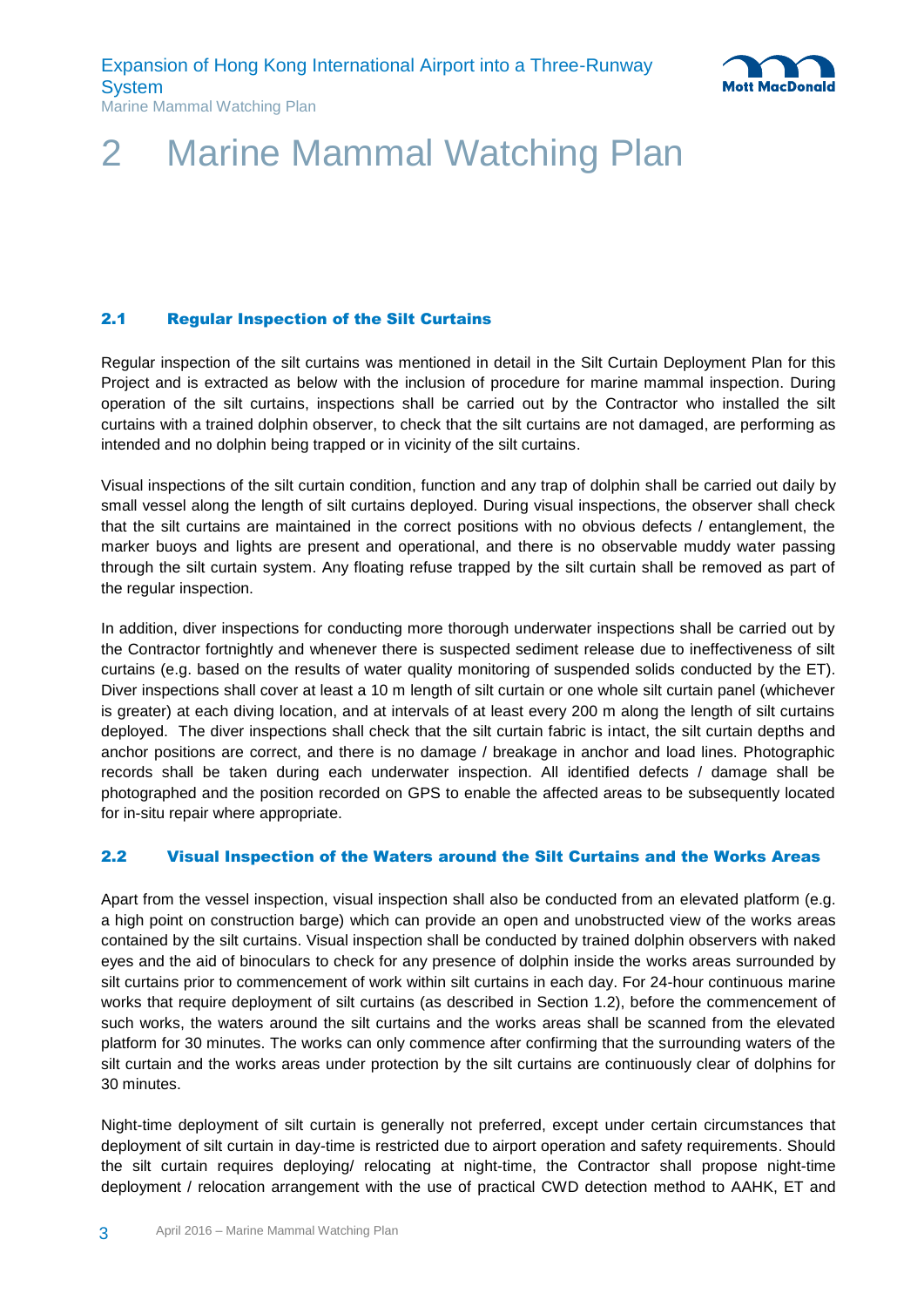

Independent Environmental Checker (IEC) for approval. As diver inspection for silt curtain and visual inspection for CWD during night-time are difficult, it is suggested to avoid carrying out silt curtain deployment/ relocation processes during night-time. Otherwise, additional CWD detection method such as the use of night vision goggles and Passive Acoustic Monitoring should be proposed.

For day-time only works (i.e. works during daylight hours only, e.g. 0700 – 1900), the same procedure for confirming absence of dolphins inside the works area surrounded by silt curtains shall be followed before the commencement of works on each day. Thereafter, frontline staff, i.e. foremen, site agent, superintendents and engineers will assist the dolphin observers in implementing the Plan from the active work fronts within the water surrounded by the silt curtains throughout the work period. The dolphin observers will conduct regular check in day time to observe if there is dolphin around the silt curtain or being trapped by the silt curtain. If the silt curtain is within the marine works that require for the implementation of dolphin exclusion zone (DEZ), the dolphin observers for implementing the DEZ plan could take the role of the visual inspection.

In the event of dolphins being sighted, the trained dolphin observers or site staff shall notify the site agent and/or construction superintendent immediately for further actions described in Section 2.5 of this Plan. The trained dolphin observers shall then record the details of the sighting such as the time of first sighting, time of last sighting, approximate location, direction of dolphin movement, group size, behaviour, etc. as much as possible. A summary of the records of dolphin sighting shall be included in the Contractor's monthly environmental reports, which shall be submitted to AAHK and the ET within three days from the end of the reporting month.

### <span id="page-8-0"></span>2.3 Silt Curtain Integrity Check

During adverse weather conditions (e.g. typhoon signal No.3 or higher), no marine works shall be conducted and potentially affected silt curtains shall be retracted where possible to avoid unnecessary damage. The divers / crew responsible for maintenance of the silt curtains shall be on standby as soon as typhoon signal No.1 is raised, and silt curtains shall not be retracted until the marine works are fully halted. The Contractor is responsible for coordinating the construction workers and the silt curtain maintenance divers / crew to enable sufficient time for any works involving retraction of silt curtains before typhoon signal No.3 is raised.

After typhoon signal No.3 is lowered, retracted silt curtains shall be re-deployed and visual inspection by both small vessel and on elevated platform shall be carried out in accordance to the procedure in Section 2.5, to confirm the integrity of the silt curtain and no marine mammals in adjacent waters prior to reinitiation of marine works. If any damage is observed or suspected, divers shall be deployed for further inspection and affected silt curtains shall be repaired or replaced before relevant marine works are reinitiated.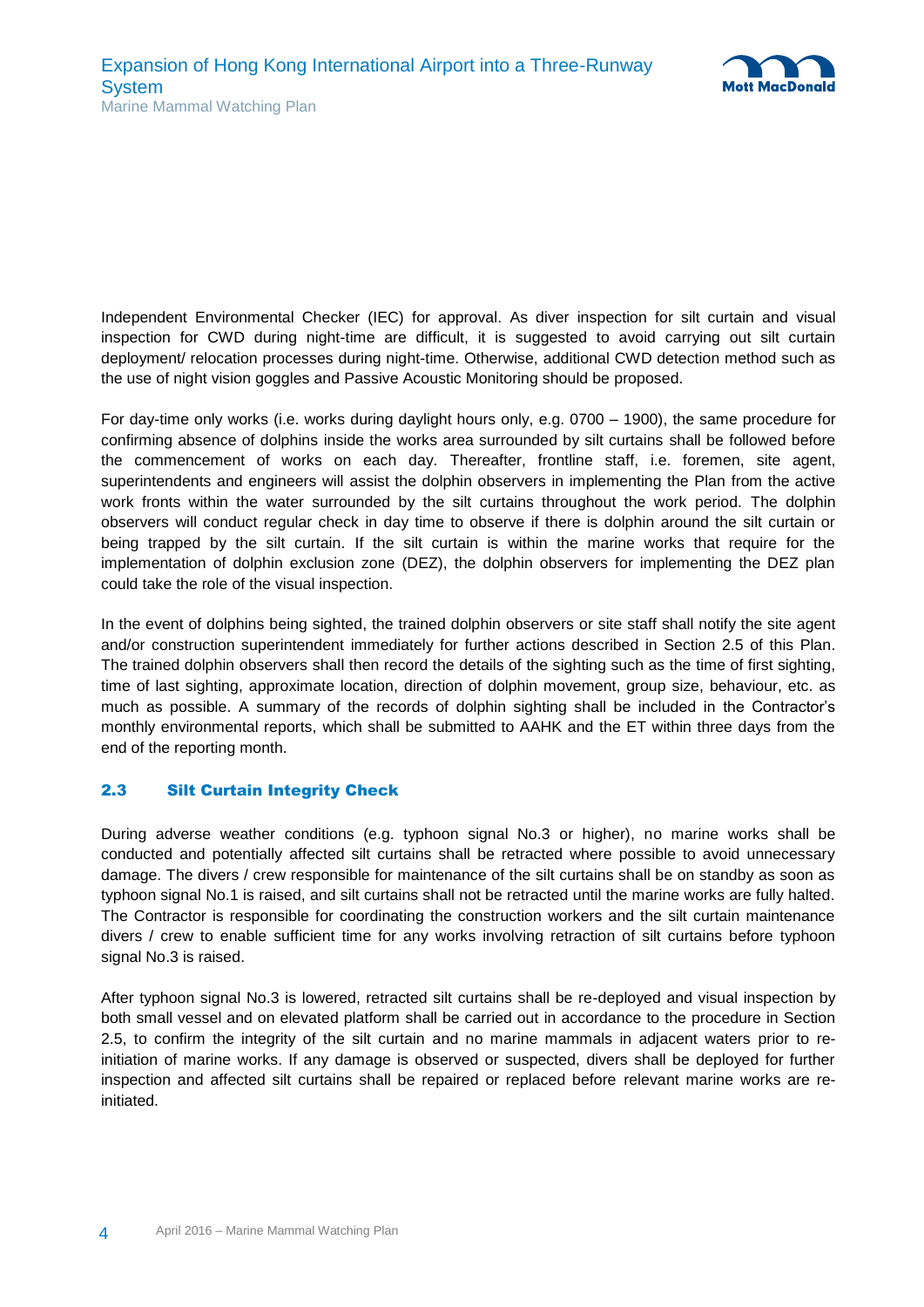

#### <span id="page-9-0"></span>2.4 Response Plan to Cope with any Unpredicted Incidents

The silt curtains for the 3RS project will mainly be in the form of linear floating type that not forming an enclosed environment, however, in case a dolphin is observed within the works area enclosed by silt curtain or found along the silt curtain that seems to have difficulty in leaving the curtain, the dolphin observer and/or site staff shall immediately notify the site agent and/or construction superintendent through mobile phone or handheld transceivers. After the notification, the site agent and/or construction superintendent shall cease all marine construction works within the concerned works area. In case there are other active marine works on the possible route(s) for the dolphin to leave the area, the dolphin observer shall report to the AAHK's representative / ET to request those active marine works to cease. If dolphin is observed close to the silt curtain but not being trapped, the dolphin observers shall alert the site agent and/or construction superintendent to review if the works are disturbing the dolphin and take necessary action including slow down the activities until the dolphin leave the area.

After that, site staff shall open the silt curtain to allow dolphin to leave the area. During this time, the dolphin observer shall monitor the movement and behaviour of the enclosed dolphin. If the dolphin encounters difficulty in leaving the silt curtain enclosed area for a duration of 20 minutes, the site staff shall report to the Environmental Team Leader (ETL) / marine ecology specialist team and AAHK as well as AFCD/EPD to decide whether other methods to encourage the dolphin to leave the silt curtain enclosed area should be adopted (e.g. using small vessels to guide the dolphin towards the opening in the silt curtain). The approximate location, time of appearance / disappearance, the direction of movement of the dolphin and the behaviour of the dolphin shall be recorded as far as possible.

After the dolphin is clear of the area enclosed by the silt curtain, the silt curtain shall be immediately examined for any openings or damages that may be overlooked. Construction works within the enclosed area of the silt curtain can only be resumed after confirming the integrity of silt curtains and after the observation area within and around the silt curtain is clear of dolphin for 30 minutes.

The process for response procedures is shown in **Figure 2.1**.

In case of any injured or live-stranded cetaceans are found within or nearby the silt curtain, dolphin observer and/or site staff should immediately notify the site agent and/or construction superintendent. The site agent and/or construction superintendent shall then report to the ETL / marine ecology specialist team and AAHK immediately and contact AFCD through "1823" marine mammal stranding hotline.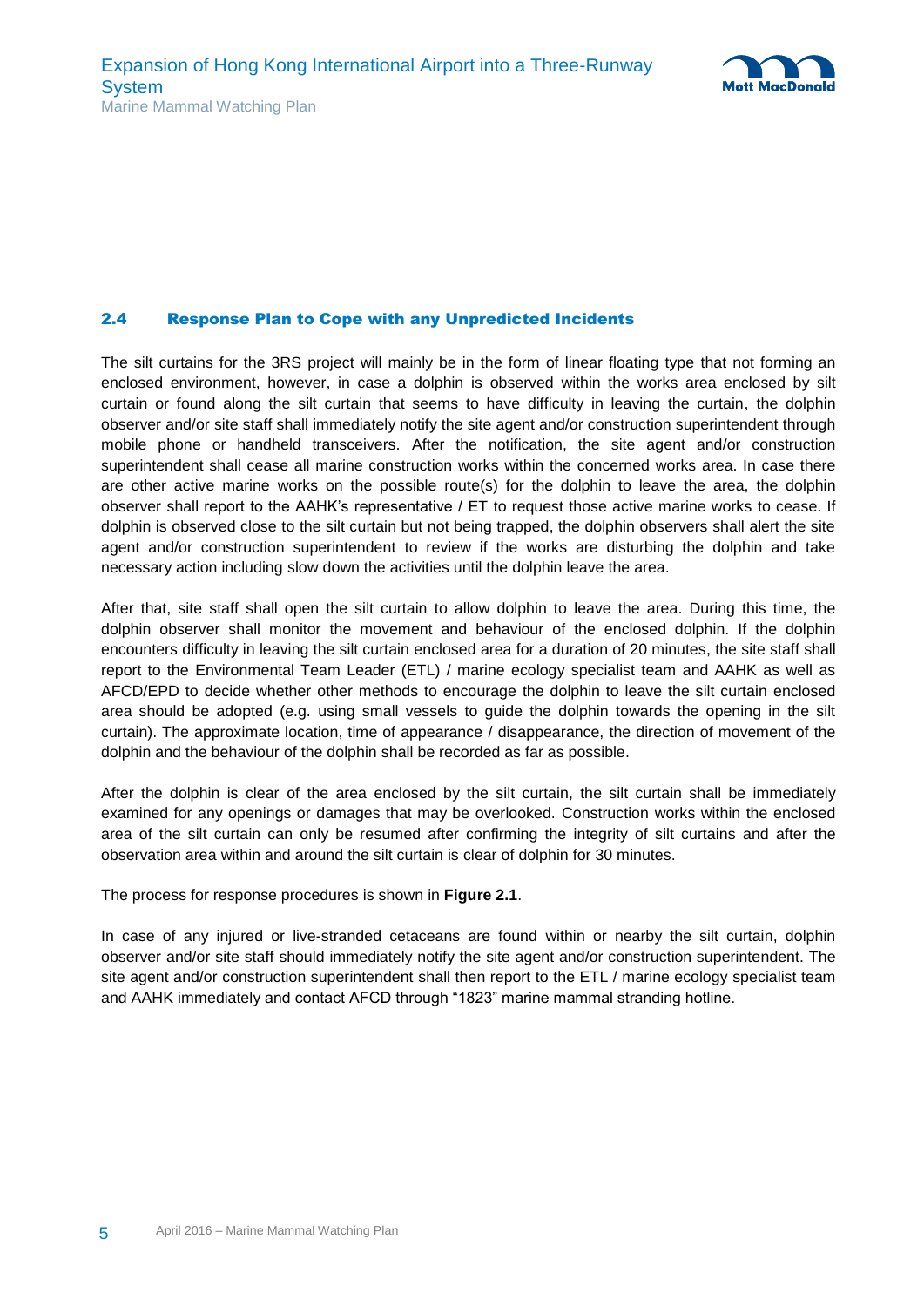

#### <span id="page-10-0"></span>Figure 2.1: Response Procedures for Occurrence of Dolphin within Silt Curtain

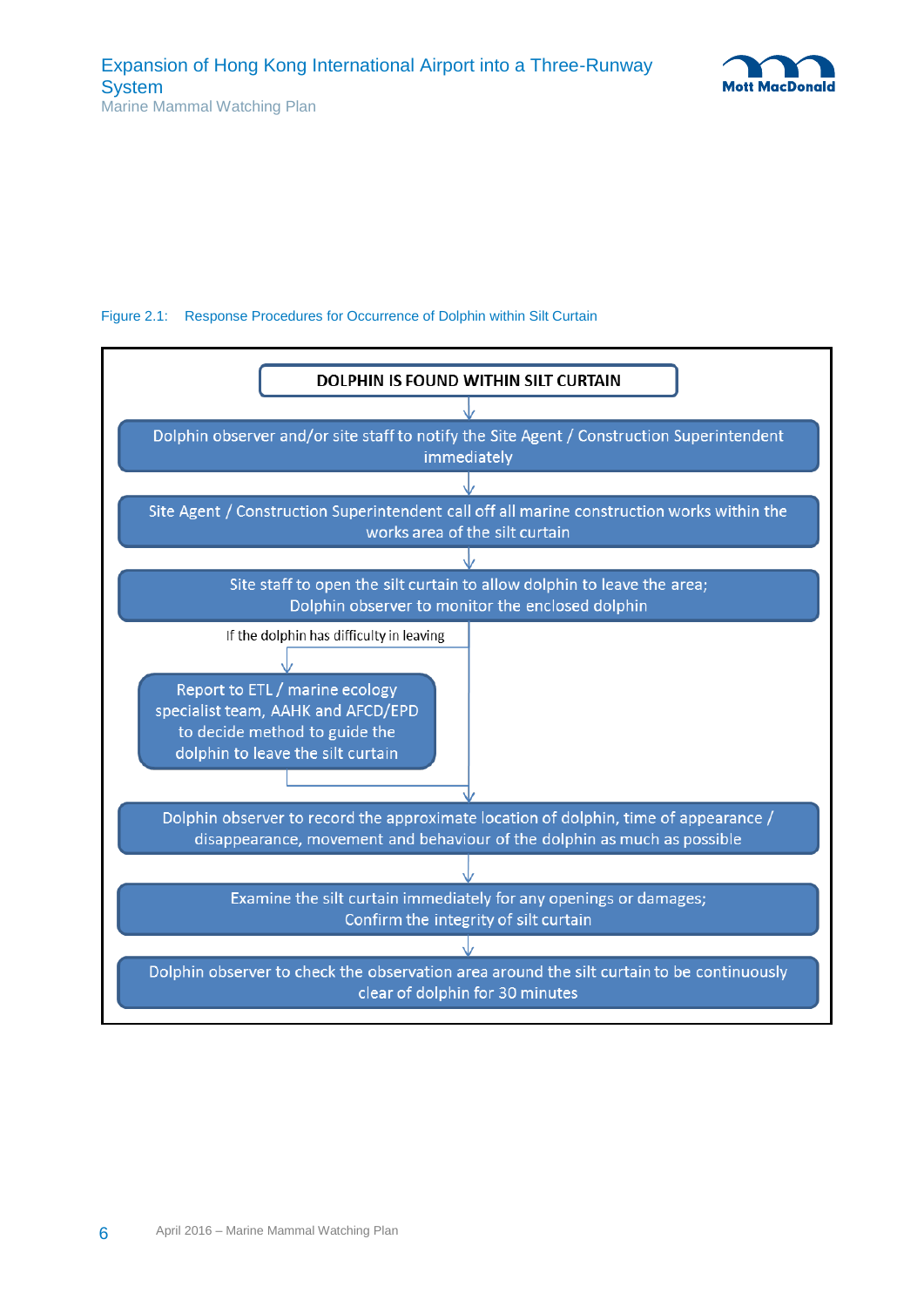

#### <span id="page-11-0"></span>2.5 Implementation of the Plan

A Marine Mammal Watching Plan shall be implemented for works involving deployment or relocation of silt curtains (Section 1.2 refers) and at enclosed areas once silt curtains are installed during construction phase. Prior to the complete enclosure of any open water area within a silt curtain or deployment in form of linear floating silt curtain, observations around waters enclosed by the silt curtain deployment and 250 m from the installation works will take place for 30 minutes, to ensure no dolphins are trapped within the silt curtain. Floating silt curtains will need to be adjusted regularly to fit with construction works schedule/ progress, therefore exact positioning of silt curtains will depend on Contractor's arrangements. For each construction contract requiring deployment of silt curtains for the Project, the silt curtain layout arrangements will be proposed and submitted by the Contractor at least 4 weeks prior to works involving silt curtain deployment, for agreement with AAHK, ET and IEC, according to the Silt Curtain Deployment Plan that can be accessed from [http://env.threerunwaysystem.com/en/ep-submissions.html.](http://env.threerunwaysystem.com/en/ep-submissions.html) The Contractor shall submit a contract-specific Marine Mammal Watching Plan, according to the specifications and requirements of this Plan, to propose detailed implementation of visual inspection, integrity check and Response Plan for AAHK, ET and IEC approval at least 2 weeks prior to works involving silt curtain deployment. In the contract-specific plan, the Contractor shall demarcate the concerned works area (i.e. works area enclosed by silt curtain, area along the silt curtain and the vicinity that may affect dolphin leaving the area) according to the silt curtain layout arrangement as far as possible and the response plan for dolphin occurrence with the arrangement of temporary slowdown of works or cease of works.

Adequate dolphin observers in the form of two observers as one team shall be employed by each Contractor for silt curtain inspections and the dolphin observers shall be independent of the Contractor. Each Contractor shall, in the Marine Mammal Watching Plan, detail the arrangement of visual inspection platform and demonstrate sufficient dolphin observers for the daily inspection if more than one silt curtain is required to be deployed for the Contract. Dolphin observers shall be required to attend training sessions conducted by a qualified dolphin specialist/ marine ecologist of the ET with briefing materials provided for the dolphin observers as guidelines, so as to ensure every dolphin observer has adequate knowledge of all requirements for observing dolphins and are familiar with and are able to take appropriate actions according to this Plan. The qualified dolphin specialist/ marine ecologist shall also provide competence checking / auditing at least once every 6 months to the trained dolphin observers involved in implementing this Marine Mammal Watching Plan.

Frontline on-site staff and other relevant personnel (e.g. foremen, site agents, superintendents and engineers, etc.) employed by the Contractor shall also be involved in the implementation of this Plan and shall assist the dolphin observers in ensuring that the area enclosed by the silt curtains be observed from the active works side. Briefings will be provided by the trained dolphin observers for frontline site staff and other relevant personnel employed by the Contractor to aid opportunistic observations of CWDs within waters surrounded by silt curtains. The frontline staff should familiarise with the marine mammal watching plan and stay alert during works that there is potential of dolphin that may trap by the silt curtain and take necessary action according to the Plan and advice by the dolphin observers. Briefings will be provided to all frontline site staff during induction trainings, and refresher briefings will be provided every 6 months.